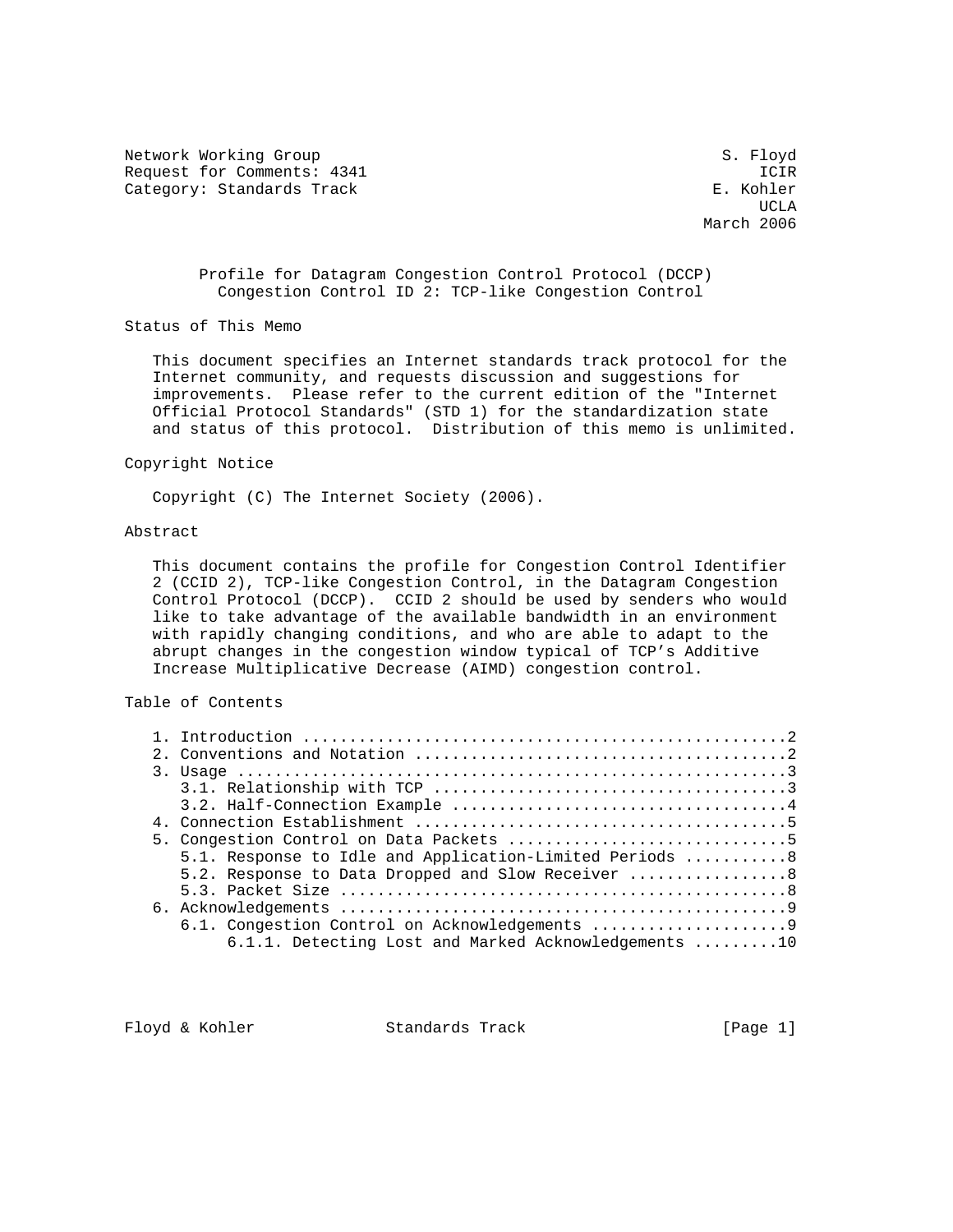| 6.2. Acknowledgements of Acknowledgements 11                                |  |
|-----------------------------------------------------------------------------|--|
| 6.2.1. Determining Quiescence 12                                            |  |
|                                                                             |  |
|                                                                             |  |
|                                                                             |  |
|                                                                             |  |
|                                                                             |  |
|                                                                             |  |
|                                                                             |  |
|                                                                             |  |
| Appendix: Derivation of Ack Ratio Decrease 15<br>$\mathsf{A}$ .             |  |
| Appendix: Cost of Loss Inference Mistakes to Ack Ratio 15<br>B <sub>1</sub> |  |
|                                                                             |  |
|                                                                             |  |

## 1. Introduction

 This document contains the profile for Congestion Control Identifier 2 (CCID 2), TCP-like Congestion Control, in the Datagram Congestion Control Protocol (DCCP) [RFC4340]. DCCP uses Congestion Control Identifiers, or CCIDs, to specify the congestion control mechanism in use on a half-connection.

 The TCP-like Congestion Control CCID sends data using a close variant of TCP's congestion control mechanisms, incorporating a variant of selective acknowledgements (SACK) [RFC2018, RFC3517]. CCID 2 is suitable for senders who can adapt to the abrupt changes in congestion window typical of TCP's Additive Increase Multiplicative Decrease (AIMD) congestion control, and particularly useful for senders who would like to take advantage of the available bandwidth in an environment with rapidly changing conditions. See Section 3 for more on application requirements.

2. Conventions and Notation

 The key words "MUST", "MUST NOT", "REQUIRED", "SHALL", "SHALL NOT", "SHOULD", "SHOULD NOT", "RECOMMENDED", "MAY", and "OPTIONAL" in this document are to be interpreted as described in [RFC2119].

 A DCCP half-connection consists of the application data sent by one endpoint and the corresponding acknowledgements sent by the other endpoint. The terms "HC-Sender" and "HC-Receiver" denote the endpoints sending application data and acknowledgements, respectively. Since CCIDs apply at the level of half-connections, we abbreviate HC-Sender to "sender" and HC-Receiver to "receiver" in this document. See [RFC4340] for more discussion.

Floyd & Kohler Standards Track [Page 2]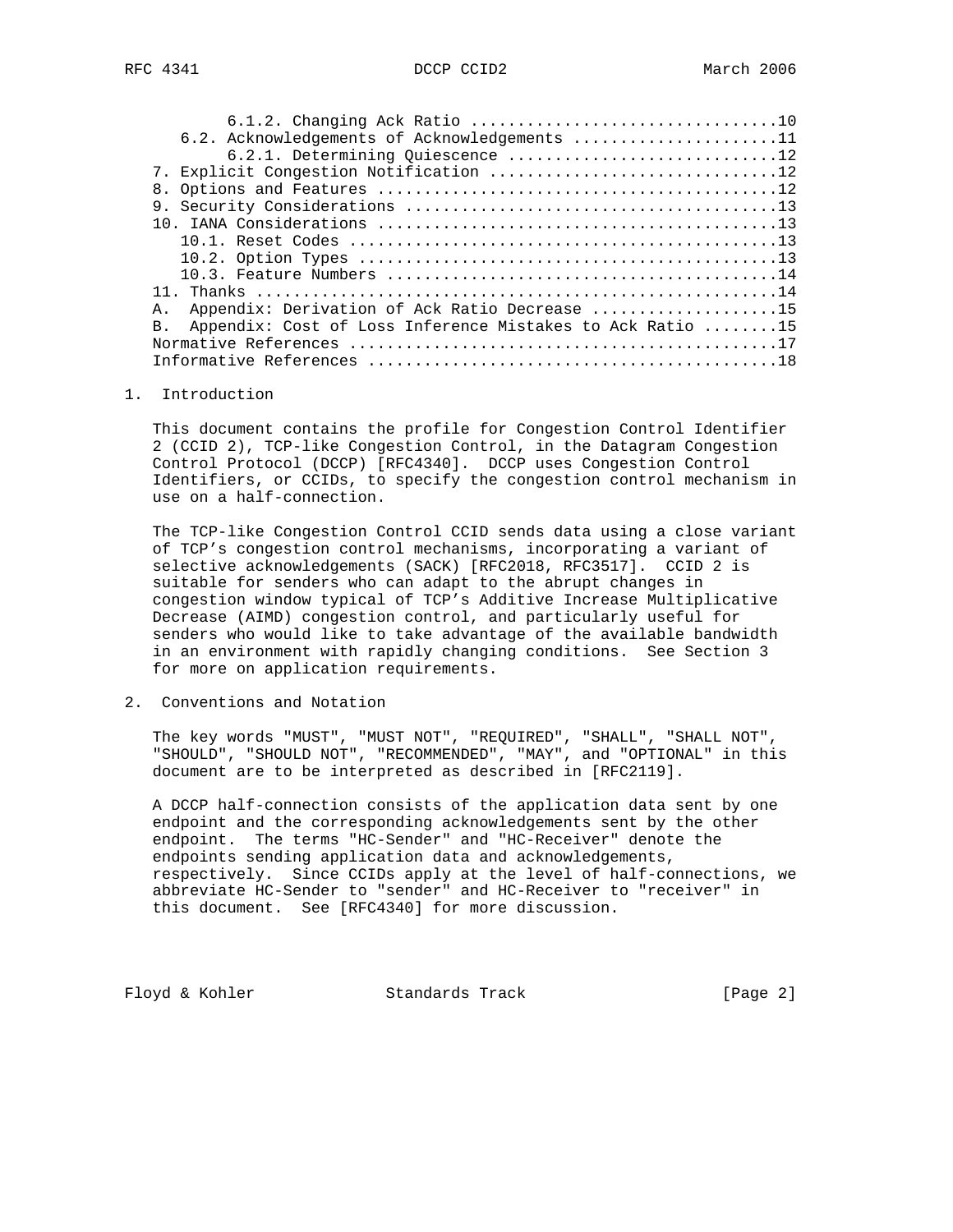For simplicity, we say that senders send DCCP-Data packets and receivers send DCCP-Ack packets. Both of these categories are meant to include DCCP-DataAck packets.

 The phrases "ECN-marked" and "marked" refer to packets marked ECN Congestion Experienced unless otherwise noted.

## 3. Usage

 CCID 2, TCP-like Congestion Control, is appropriate for DCCP flows that would like to receive as much bandwidth as possible over the long term, consistent with the use of end-to-end congestion control. CCID 2 flows must also tolerate the large sending rate variations characteristic of AIMD congestion control, including halving of the congestion window in response to a congestion event.

 Applications that simply need to transfer as much data as possible in as short a time as possible should use CCID 2. This contrasts with CCID 3, TCP-Friendly Rate Control (TFRC) [RFC4342], which is appropriate for flows that would prefer to minimize abrupt changes in the sending rate. For example, CCID 2 is recommended over CCID 3 for streaming media applications that buffer a considerable amount of data at the application receiver before playback time, insulating the application somewhat from abrupt changes in the sending rate. Such applications could easily choose DCCP's CCID 2 over TCP itself, possibly adding some form of selective reliability at the application layer. CCID 2 is also recommended over CCID 3 for applications where halving the sending rate in response to congestion is not likely to interfere with application-level performance.

 An additional advantage of CCID 2 is that its TCP-like congestion control mechanisms are reasonably well understood, with traffic dynamics quite similar to those of TCP. While the network research community is still learning about the dynamics of TCP after 15 years of its being the dominant transport protocol in the Internet, some applications might prefer the more well-known dynamics of TCP-like congestion control over those of newer congestion control mechanisms, which haven't yet met the test of widespread Internet deployment.

# 3.1. Relationship with TCP

 The congestion control mechanisms described here closely follow mechanisms standardized by the IETF for use in SACK-based TCP, and we rely partially on existing TCP documentation, such as [RFC793], [RFC2581], [RFC3465], and [RFC3517]. TCP congestion control continues to evolve, but CCID 2 implementations SHOULD wait for explicit updates to CCID 2 rather than track TCP's evolution directly.

Floyd & Kohler Standards Track [Page 3]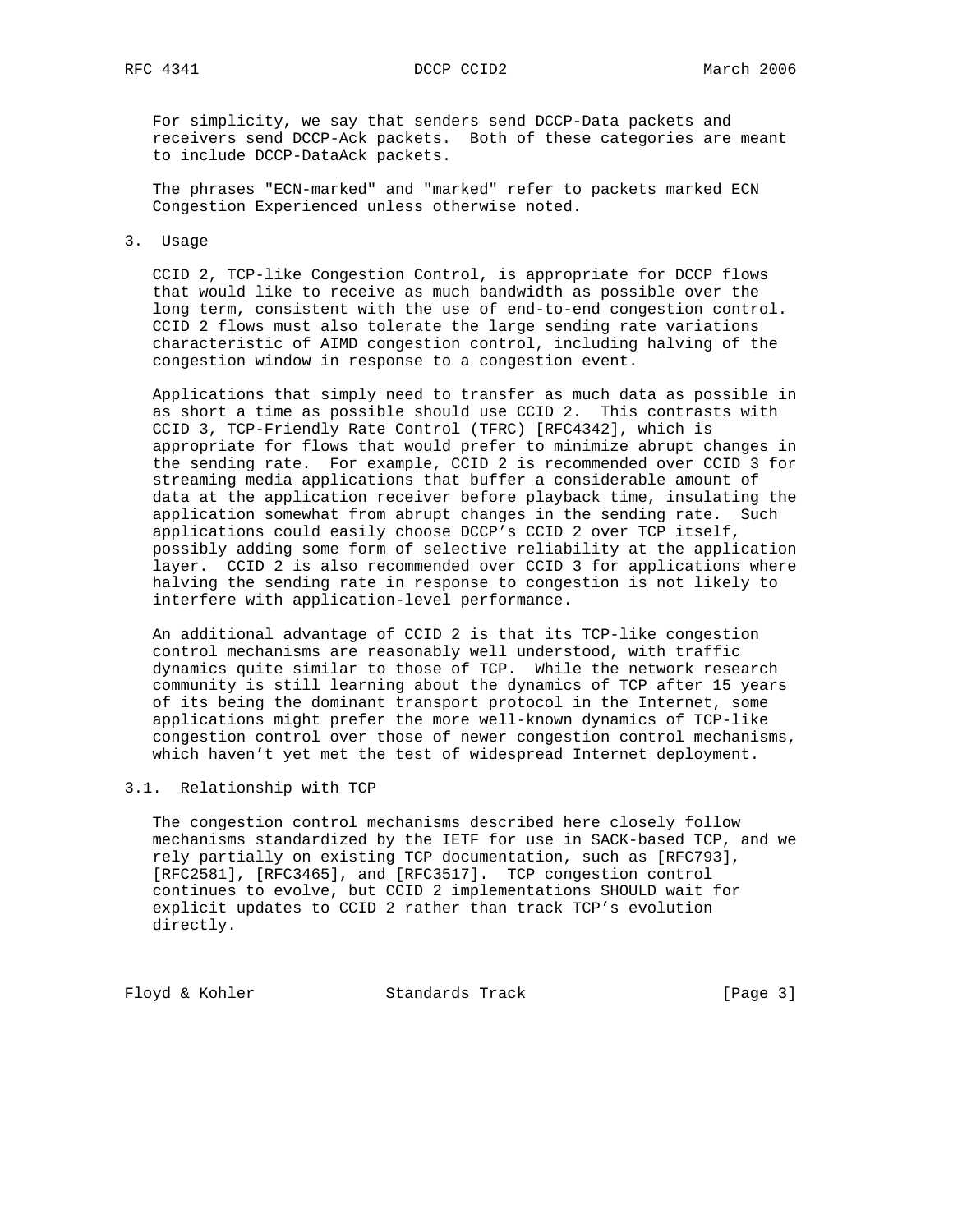Differences between CCID 2 and straight TCP congestion control include the following:

- o CCID 2 applies congestion control to acknowledgements, a mechanism not currently standardized for use in TCP.
- o DCCP is a datagram protocol, so several parameters whose units are specified in bytes in TCP, such as the congestion window cwnd, have units of packets in DCCP.
- o As an unreliable protocol, DCCP never retransmits a packet, so congestion control mechanisms that distinguish retransmissions from new packets have been redesigned for the DCCP context.
- 3.2. Half-Connection Example

 This example shows the typical progress of a half-connection using CCID 2's TCP-like Congestion Control, not including connection initiation and termination. The example is informative, not normative.

 1. The sender sends DCCP-Data packets, where the number of packets sent is governed by a congestion window, cwnd, as in TCP. Each DCCP-Data packet uses a sequence number. The sender also sends an Ack Ratio feature option specifying the number of data packets to be covered by an Ack packet from the receiver; Ack Ratio defaults to two. The DCCP header's CCVal field is set to zero.

 Assuming that the half-connection is Explicit Congestion Notification (ECN) capable (the ECN Incapable feature is zero, the default), each DCCP-Data packet is sent as ECN Capable with either the ECT(0) or the ECT(1) codepoint set, as described in [RFC3540].

 2. The receiver sends a DCCP-Ack packet acknowledging the data packets for every Ack Ratio data packets transmitted by the sender. Each DCCP-Ack packet uses a sequence number and contains an Ack Vector. The sequence number acknowledged in a DCCP-Ack packet is that of the received packet with the highest sequence number; it is not a TCP-like cumulative acknowledgement.

 The receiver returns the sum of received ECN Nonces via Ack Vector options, allowing the sender to probabilistically verify that the receiver is not misbehaving. DCCP-Ack packets from the receiver are also sent as ECN Capable, since the sender will control the acknowledgement rate in a roughly TCP-friendly way using the Ack Ratio feature. There is little need for the receiver to verify the nonces of its DCCP-Ack packets, since the sender cannot get significant benefit from misreporting the ack mark rate.

Floyd & Kohler Standards Track [Page 4]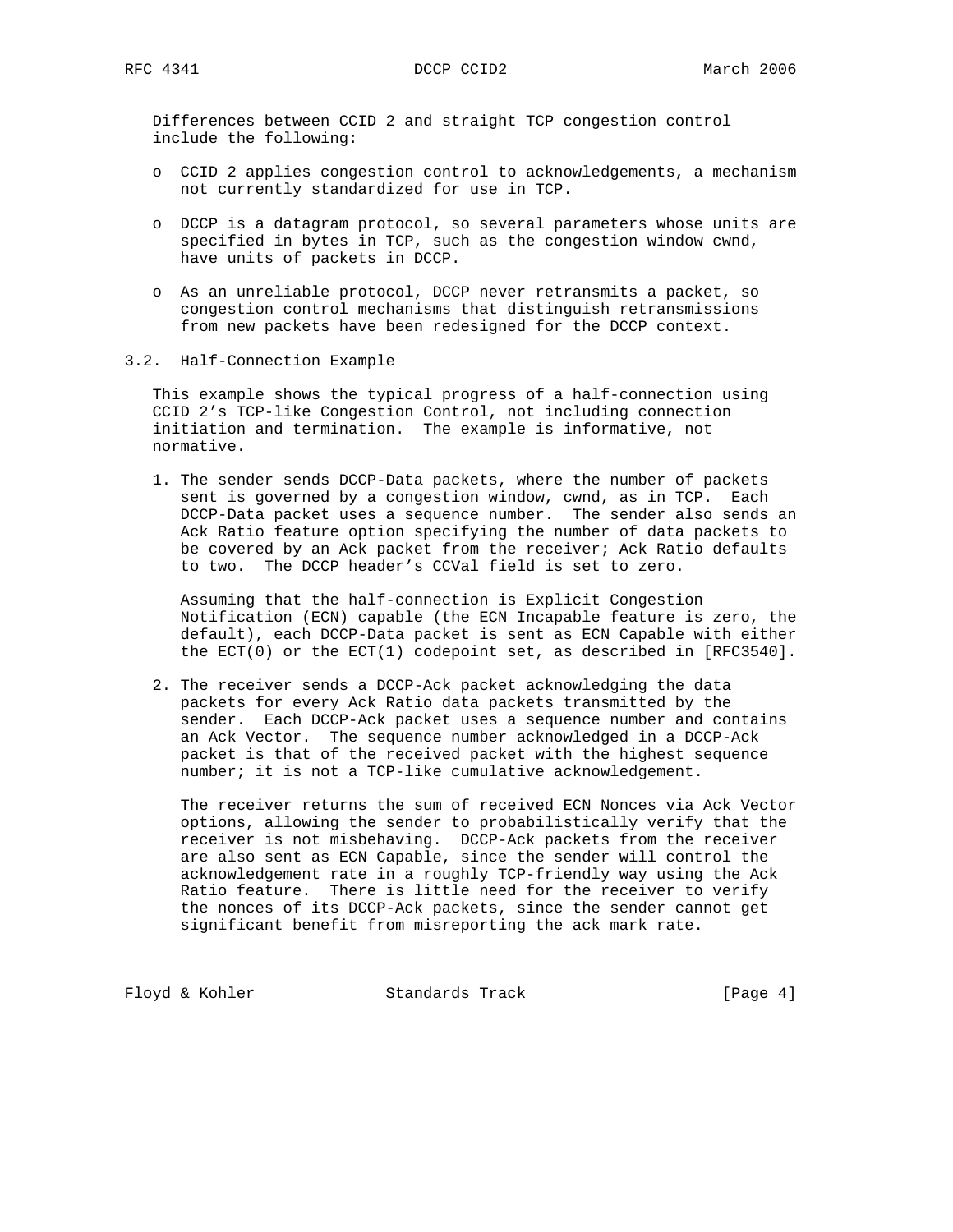- 3. The sender continues sending DCCP-Data packets as controlled by the congestion window. Upon receiving DCCP-Ack packets, the sender examines their Ack Vectors to learn about marked or dropped data packets and adjusts its congestion window accordingly. Because this is unreliable transfer, the sender does not retransmit dropped packets.
- 4. Because DCCP-Ack packets use sequence numbers, the sender has some information about lost or marked DCCP-Ack packets. The sender responds to lost or marked DCCP-Ack packets by modifying the Ack Ratio sent to the receiver.
- 5. The sender acknowledges the receiver's acknowledgements at least once per congestion window. If both half-connections are active, the sender's acknowledgement of the receiver's acknowledgements is included in the sender's acknowledgement of the receiver's data packets. If the reverse-path half-connection is quiescent, the sender sends at least one DCCP-DataAck packet per congestion window.
- 6. The sender estimates round-trip times, either through keeping track of acknowledgement round-trip times as TCP does or through explicit Timestamp options, and calculates a TimeOut (TO) value much as the RTO (Retransmit Timeout) is calculated in TCP. The TO determines when a new DCCP-Data packet can be transmitted when the sender has been limited by the congestion window and no feedback has been received from the receiver.
- 4. Connection Establishment

 Use of the Ack Vector is MANDATORY on CCID 2 half-connections, so the sender MUST send a "Change R(Send Ack Vector, 1)" option to the receiver as part of connection establishment. The sender SHOULD NOT send data until it has received the corresponding "Confirm L(Send Ack Vector, 1)" from the receiver, except that it MAY send data on DCCP- Request packets.

5. Congestion Control on Data Packets

 CCID 2's congestion control mechanisms are based on those for SACK based TCP [RFC3517], since the Ack Vector provides all the information that might be transmitted in SACK options.

 A CCID 2 data sender maintains three integer parameters measured in packets.

Floyd & Kohler Standards Track [Page 5]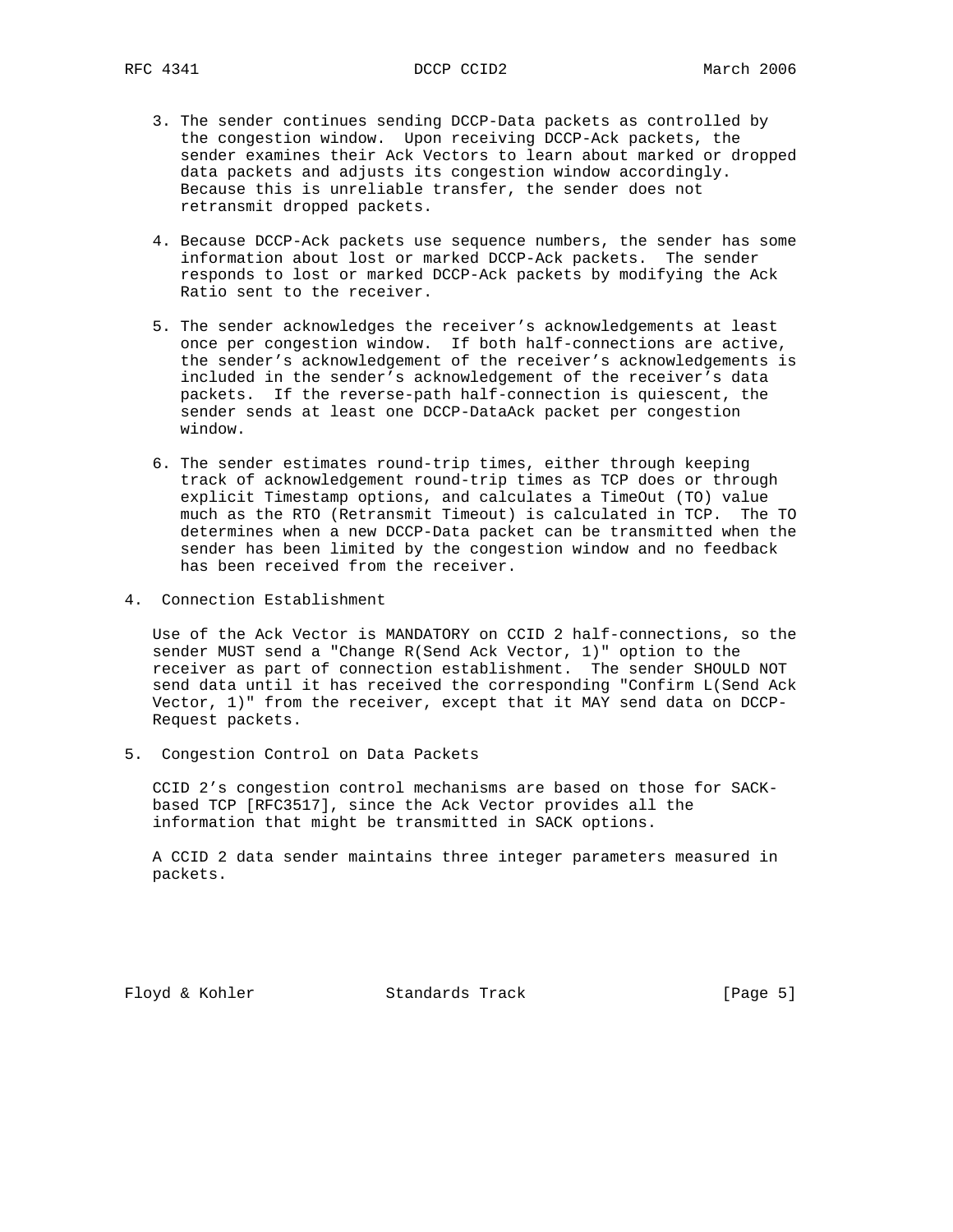- 1. The congestion window "cwnd", which equals the maximum number of data packets allowed in the network at any time. ("Data packet" means any DCCP packet that contains user data: DCCP-Data, DCCP- DataAck, and occasionally DCCP-Request and DCCP-Response.)
- 2. The slow-start threshold "ssthresh", which controls adjustments to cwnd.
- 3. The pipe value "pipe", which is the sender's estimate of the number of data packets outstanding in the network.

 These parameters are manipulated, and their initial values determined, according to SACK-based TCP's behavior, except that they are measured in packets, not bytes. The rest of this section provides more specific guidance.

 The sender MAY send a data packet when pipe < cwnd but MUST NOT send a data packet when pipe >= cwnd. Every data packet sent increases pipe by 1.

 The sender reduces pipe as it infers that data packets have left the network, either by being received or by being dropped. In particular:

- 1. Acked data packets. The sender reduces pipe by 1 for each data packet newly acknowledged as received (Ack Vector State 0 or State 1) by some DCCP-Ack.
- 2. Dropped data packets. The sender reduces pipe by 1 for each data packet it can infer as lost due to the DCCP equivalent of TCP's "duplicate acknowledgements". This depends on the NUMDUPACK parameter, the number of duplicate acknowledgements needed to infer a loss. The NUMDUPACK parameter is set to three, as is currently the case in TCP. A packet P is inferred to be lost, rather than delayed, when at least NUMDUPACK packets transmitted after P have been acknowledged as received (Ack Vector State 0 or 1) by the receiver. Note that the acknowledged packets following the hole may be DCCP-Acks or other non-data packets.
- 3. Transmit timeouts. Finally, the sender needs transmit timeouts, handled like TCP's retransmission timeouts, in case an entire window of packets is lost. The sender estimates the round-trip time at most once per window of data and uses the TCP algorithms for maintaining the average round-trip time, mean deviation, and timeout value [RFC2988]. (If more than one measurement per round-trip time was used for these calculations, then the weights of the averagers would have to be adjusted to ensure that the average round-trip time is effectively derived from measurements

Floyd & Kohler Standards Track [Page 6]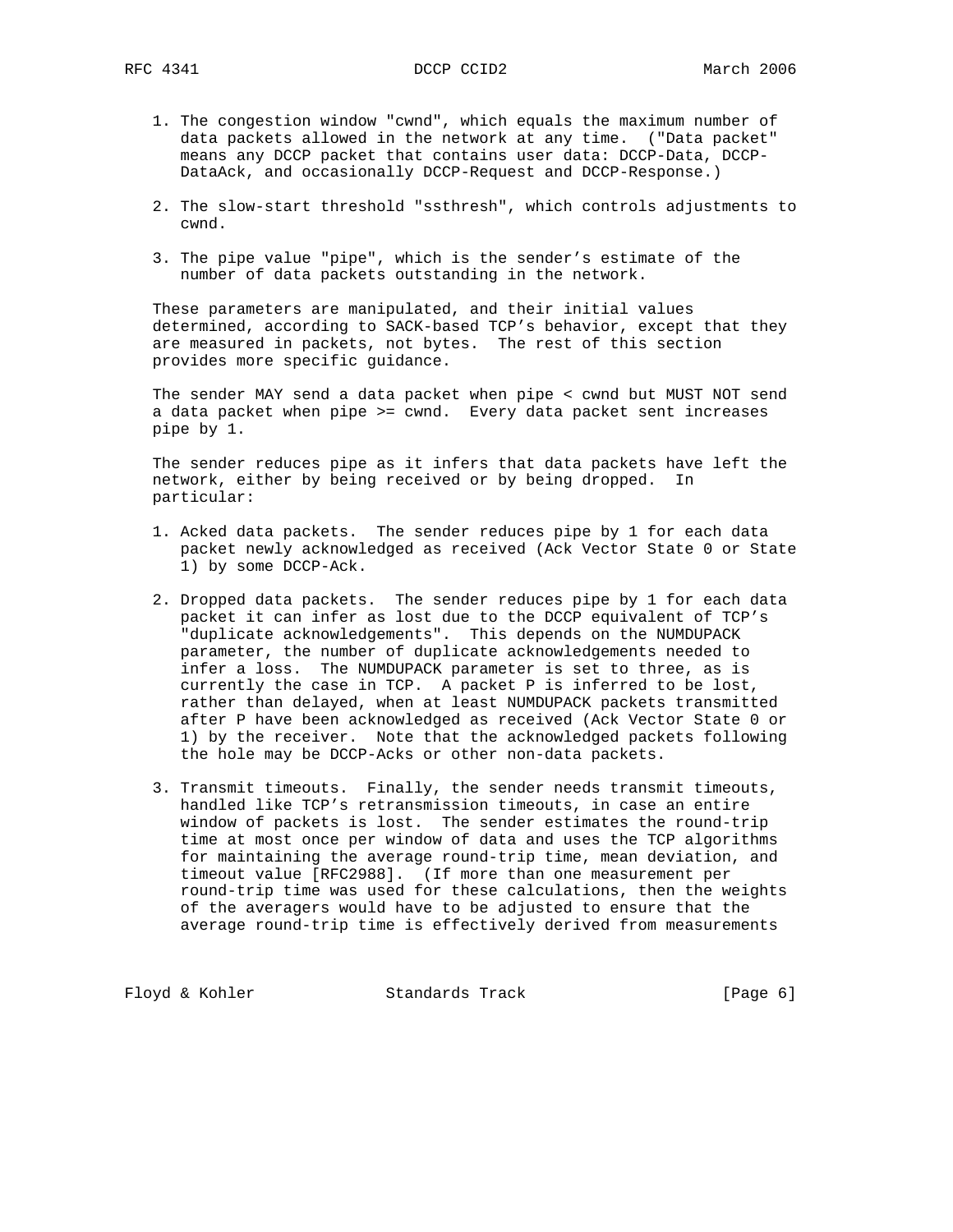over multiple round-trip times.) Because DCCP does not retransmit data, DCCP does not require TCP's recommended minimum timeout of one second. The exponential backoff of the timer is exactly as in TCP. When a transmit timeout occurs, the sender sets pipe to zero. The adjustments to cwnd and ssthresh are described below.

 The sender MUST NOT decrement pipe more than once per data packet. True duplicate acknowledgements, for example, MUST NOT affect pipe. The sender also MUST NOT decrement pipe again upon receiving acknowledgement of a packet previously inferred as lost. Furthermore, the sender MUST NOT decrement pipe for non-data packets, such as DCCP-Acks, even though the Ack Vector will contain information about them.

 Congestion events cause CCID 2 to reduce its congestion window. A congestion event contains at least one lost or marked packet. As in TCP, two losses or marks are considered part of a single congestion event when the second packet was sent before the loss or mark of the first packet was detected. As an approximation, a sender can consider two losses or marks to be part of a single congestion event when the packets were sent within one RTT estimate of one another, using an RTT estimate current at the time the packets were sent. For each congestion event, either indicated explicitly as an Ack Vector State 1 (ECN-marked) acknowledgement or inferred via "duplicate acknowledgements", cwnd is halved, then ssthresh is set to the new cwnd. Cwnd is never reduced below one packet. After a timeout, the slow-start threshold is set to cwnd/2, then cwnd is set to one packet. When halved, cwnd and ssthresh have their values rounded down, except that cwnd is never less than one and ssthresh is never less than two.

 When cwnd < ssthresh, meaning that the sender is in slow-start, the congestion window is increased by one packet for every two newly acknowledged data packets with Ack Vector State 0 (not ECN-marked), up to a maximum of Ack Ratio/2 packets per acknowledgement. This is a modified form of Appropriate Byte Counting [RFC3465] that is consistent with TCP's current standard (which does not include byte counting), but allows CCID 2 to increase as aggressively as TCP when CCID 2's Ack Ratio is greater than the default value of two. When cwnd >= ssthresh, the congestion window is increased by one packet for every window of data acknowledged without lost or marked packets. The cwnd parameter is initialized to at most four packets for new connections, following the rules from [RFC3390]; the ssthresh parameter is initialized to an arbitrarily high value.

 Senders MAY use a form of rate-based pacing when sending multiple data packets liberated by a single ack packet, rather than sending all liberated data packets in a single burst.

Floyd & Kohler Standards Track [Page 7]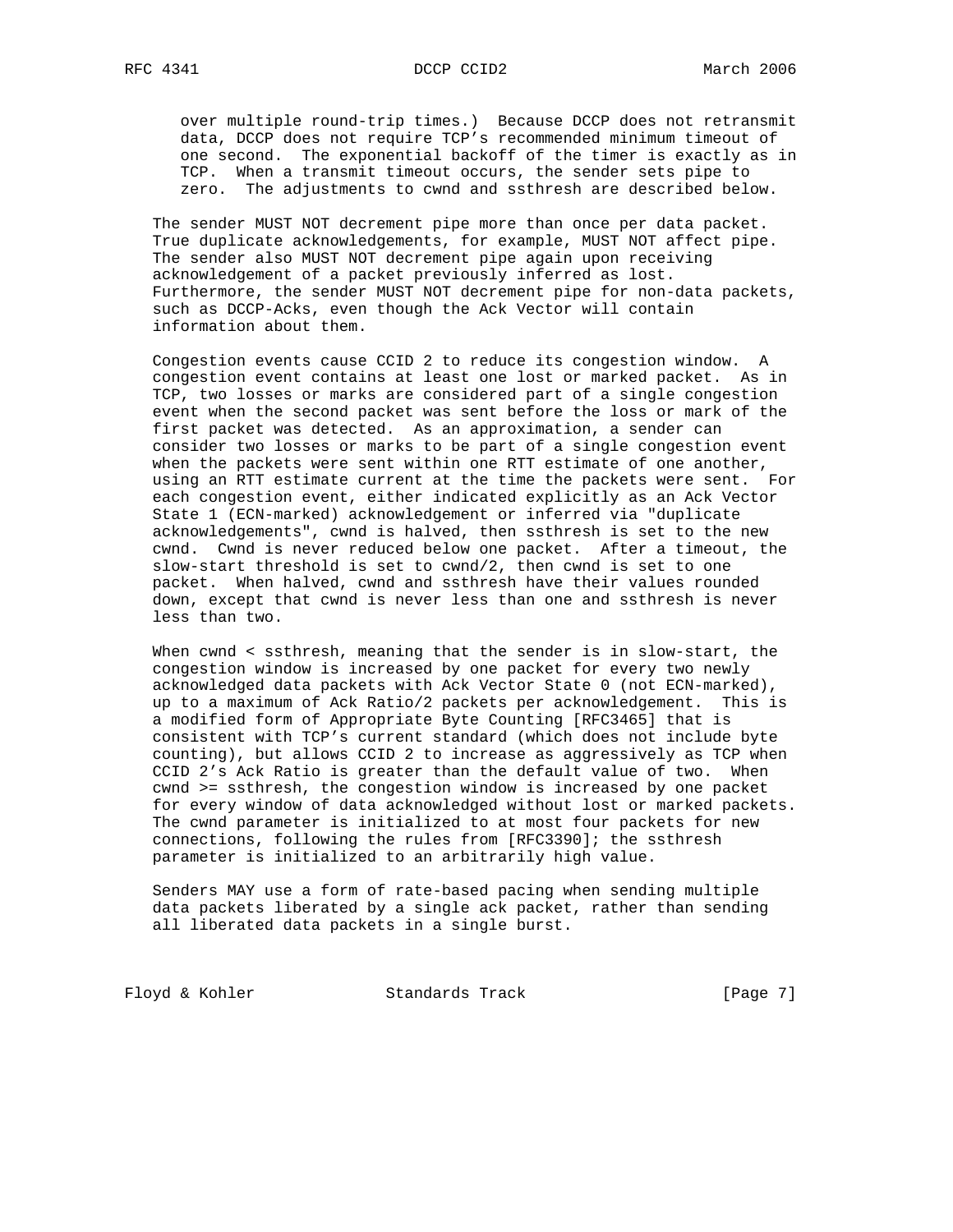# 5.1. Response to Idle and Application-Limited Periods

 CCID 2 is designed to follow TCP's congestion control mechanisms to the extent possible, but TCP does not have complete standardization for its congestion control response to idle periods (when no data packets are sent) or to application-limited periods (when the sending rate is less than that allowed by cwnd). This section is a brief guide to the standards for TCP in this area.

 For idle periods, [RFC2581] recommends that the TCP sender SHOULD slow-start after an idle period, where an idle period is defined as a period exceeding the timeout interval. [RFC2861], currently Experimental, suggests a slightly more moderate mechanism where the congestion window is halved for every round-trip time that the sender has remained idle.

 There are currently no standards governing TCP's use of the congestion window during an application-limited period. In particular, it is possible for TCP's congestion window to grow quite large during a long uncongested period when the sender is application limited, sending at a low rate. [RFC2861] essentially suggests that TCP's congestion window not be increased during application-limited periods when the congestion window is not being fully utilized.

5.2. Response to Data Dropped and Slow Receiver

 DCCP's Data Dropped option lets a receiver declare that a packet was dropped at the end host before delivery to the application -- for instance, because of corruption or receive buffer overflow. DCCP's Slow Receiver option lets a receiver declare that it is having trouble keeping up with the sender's packets, although nothing has yet been dropped. CCID 2 senders respond to these options as described in [RFC4340], with the following further clarifications.

- o Drop Code 2 ("receive buffer drop"). The congestion window "cwnd" is reduced by one for each packet newly acknowledged as Drop Code 2, except that it is never reduced below one.
- o Exiting slow start. The sender MUST exit slow start whenever it receives a relevant Data Dropped or Slow Receiver option.

# 5.3. Packet Size

 CCID 2 is optimized for applications that generally use a fixed packet size and vary their sending rate in packets per second in response to congestion. CCID 2 is not appropriate for applications that require a fixed interval of time between packets and vary their packet size instead of their packet rate in response to congestion.

Floyd & Kohler Standards Track [Page 8]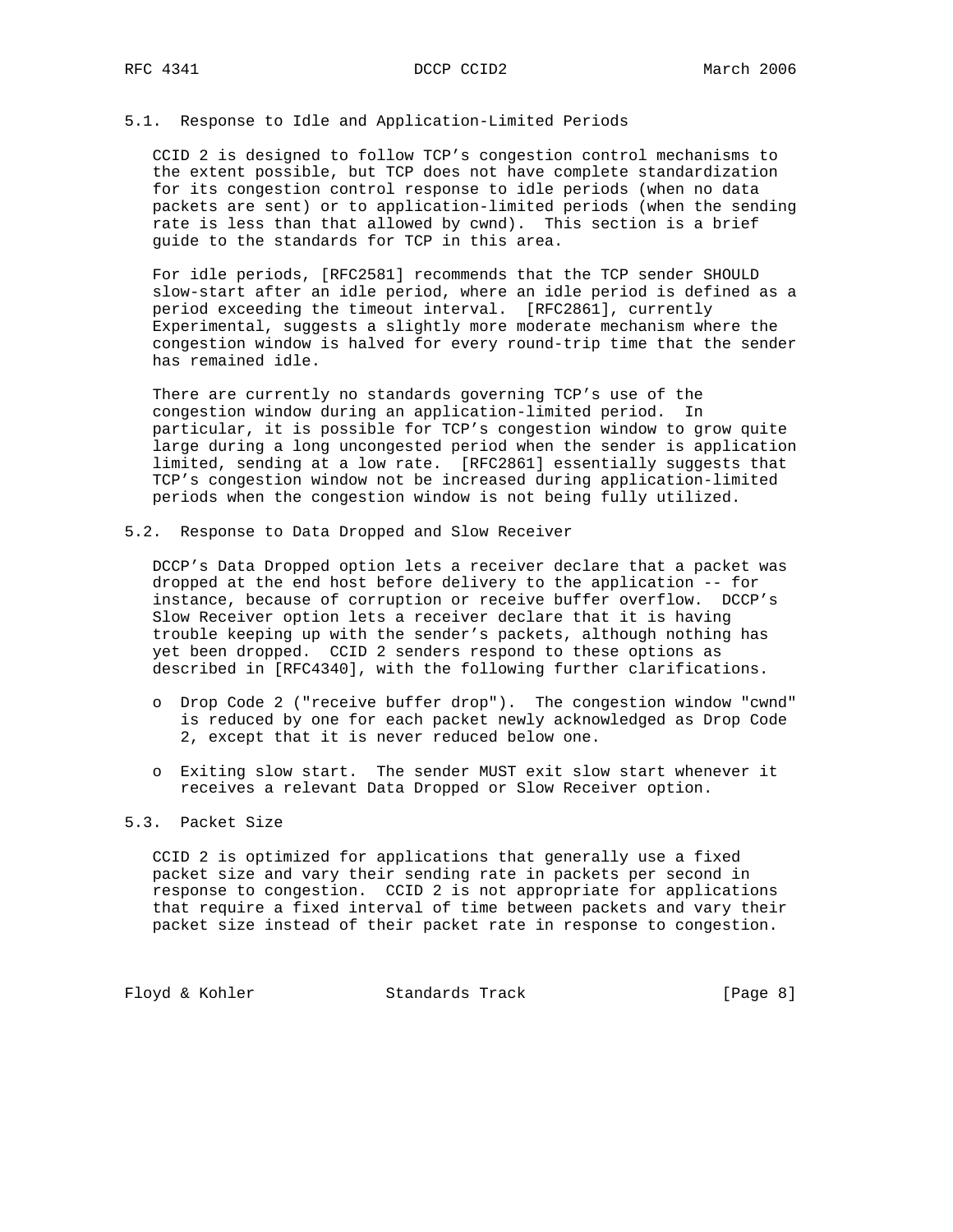CCID 2 maintains a congestion window in packets and does not increase the congestion window in response to a decrease in the packet size. However, some attention might be required for applications using CCID 2 that vary their packet size not in response to congestion, but in response to other application-level requirements.

 CCID 2 implementations MAY check for applications that appear to be manipulating the packet size inappropriately. For example, an application might send small packets for a while, building up a fast rate, then switch to large packets to take advantage of the fast rate. (Preliminary simulations indicate that applications may not be able to increase their overall transfer rates this way, so it is not clear that this manipulation will occur in practice [V03].)

# 6. Acknowledgements

 CCID 2 acknowledgements are generally paced by the sender's data packets. Each required acknowledgement MUST contain Ack Vector options that declare exactly which packets arrived and whether those packets were ECN-marked. Acknowledgement data in the Ack Vector options SHOULD generally cover the receiver's entire Acknowledgement Window; see [RFC4340], Section 11.4.2. Any Data Dropped options SHOULD likewise cover the receiver's entire Acknowledgement Window.

 CCID 2 senders use DCCP's Ack Ratio feature to influence the rate at which receivers generate DCCP-Ack packets, thus controlling reverse path congestion. This differs from TCP, which presently has no congestion control for pure acknowledgement traffic. CCID 2's reverse-path congestion control does not try to be TCP friendly; it just tries to avoid congestion collapse, and to be somewhat better than TCP is in the presence of a high packet loss or mark rate on the reverse path. The default Ack Ratio is two, and CCID 2 with this Ack Ratio behaves like TCP with delayed acks. [RFC4340], Section 11.3, describes the Ack Ratio in more detail, including its relationship to acknowledgement pacing and DCCP-DataAck packets. This document's Section 6.1.1 describes how a CCID 2 sender detects lost or marked acknowledgements, and Section 6.1.2 describes how it changes the Ack Ratio.

# 6.1. Congestion Control on Acknowledgements

 When Ack Ratio is R, the receiver sends one DCCP-Ack packet per R data packets, more or less. Since the sender sends cwnd data packets per round-trip time, the acknowledgement rate equals cwnd/R DCCP-Acks per round-trip time. The sender keeps the acknowledgement rate roughly TCP friendly by monitoring the acknowledgement stream for lost and marked DCCP-Ack packets and modifying R accordingly. For every RTT containing a DCCP-Ack congestion event (that is, a lost or

Floyd & Kohler Standards Track [Page 9]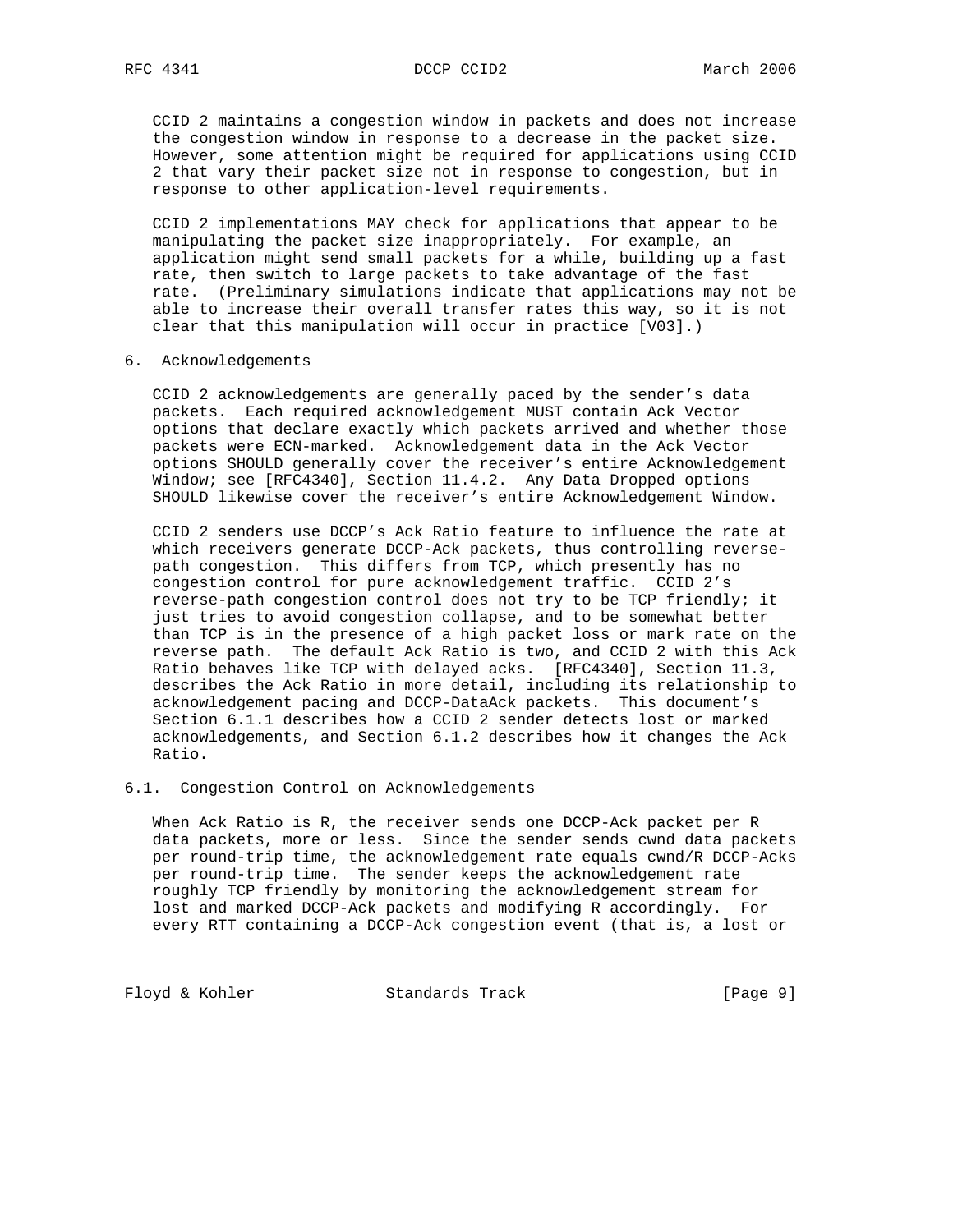marked DCCP-Ack), the sender halves the acknowledgement rate by doubling Ack Ratio; for every RTT containing no DCCP-Ack congestion event, it additively increases the acknowledgement rate through gradual decreases in Ack Ratio.

# 6.1.1. Detecting Lost and Marked Acknowledgements

 All packets from the receiver contain sequence numbers, so the sender can detect both losses and marks on the receiver's packets. The sender infers receiver packet loss in the same way that it infers losses of its data packets: a packet from the receiver is considered lost after at least NUMDUPACK packets with greater sequence numbers have been received.

 DCCP-Ack packets are generally small, so they might impose less load on congested network links than DCCP-Data and DCCP-DataAck packets. For this reason, Ack Ratio depends on losses and marks on the receiver's non-data packets, not on aggregate losses and marks on all of the receiver's packets. The non-data packet category consists of those packet types that cannot carry application data: DCCP-Ack, DCCP-Close, DCCP-CloseReq, DCCP-Reset, DCCP-Sync, and DCCP-SyncAck. The sender can easily distinguish non-data marks from other marks. This is harder for losses, though, since the sender can't always know whether a lost packet carried data. Unless it has better information, the sender SHOULD assume, for the purpose of Ack Ratio calculation, that every lost packet was a non-data packet. Better information is available via DCCP's NDP Count option, if necessary. (Appendix B discusses the costs of mistaking data packet loss for non-data packet loss.)

 A receiver that implements its own acknowledgement congestion control independent of Ack Ratio SHOULD NOT reduce its DCCP-Ack acknowledgement rate due to losses or marks on its data packets.

# 6.1.2. Changing Ack Ratio

 Ack Ratio always meets three constraints: (1) Ack Ratio is an integer. (2) Ack Ratio does not exceed cwnd/2, rounded up, except that Ack Ratio 2 is always acceptable. (3) Ack Ratio is two or more for a congestion window of four or more packets.

 The sender changes Ack Ratio within those constraints as follows. For each congestion window of data with lost or marked DCCP-Ack packets, Ack Ratio is doubled; and for each cwnd/ $(R^2 - R)$  consecutive congestion windows of data with no lost or marked DCCP- Ack packets, Ack Ratio is decreased by 1. (See Appendix A for the derivation.) Changes in Ack Ratio are signalled through feature negotiation; see [RFC4340], Section 11.3.

Floyd & Kohler Standards Track [Page 10]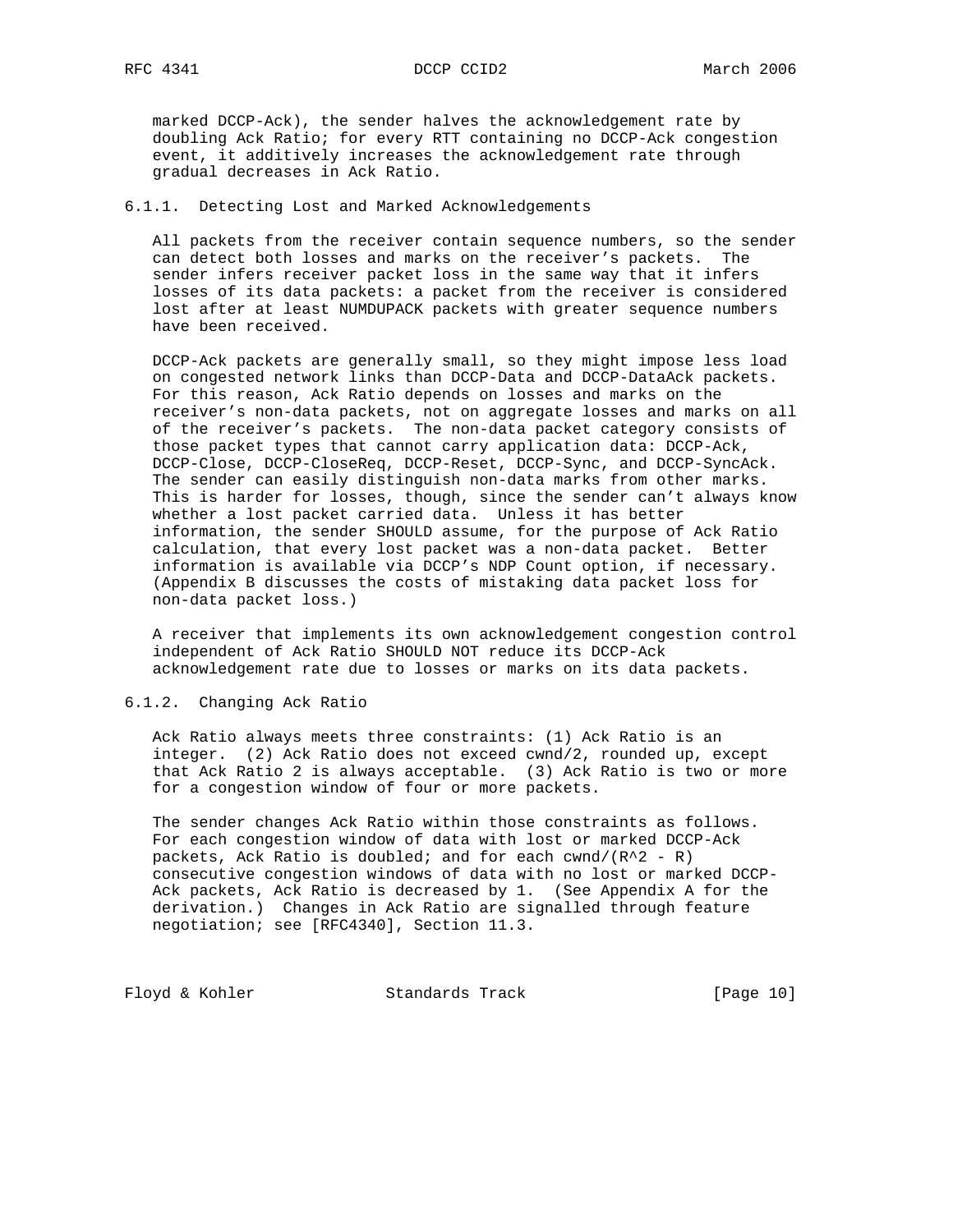For a constant congestion window, this gives an Ack sending rate that is roughly TCP friendly. Of course, cwnd usually varies over time; the dynamics will be rather complex, but roughly TCP friendly. We recommend that the sender use the most recent value of cwnd when determining whether to decrease Ack Ratio by 1.

 The sender need not keep Ack Ratio completely up to date. For instance, it MAY rate-limit Ack Ratio renegotiations to once every four or five round-trip times, or to once every second or two. The sender SHOULD NOT attempt to renegotiate the Ack Ratio more than once per round-trip time. Additionally, it MAY enforce a minimum Ack Ratio of two, or it MAY set Ack Ratio to one for half-connections with persistent congestion windows of 1 or 2 packets.

 Putting it all together, the receiver always sends at least one acknowledgement per window of data when cwnd = 1, and at least two acknowledgements per window of data otherwise. Thus, the receiver could be sending two ack packets per window of data even in the face of very heavy congestion on the reverse path. We would note, however, that if congestion is sufficiently heavy, all the ack packets are dropped, and then the sender falls back on an exponentially backed-off timeout, as in TCP. Thus, if congestion is sufficiently heavy on the reverse path, then the sender reduces its sending rate on the forward path, which reduces the rate on the reverse path as well.

## 6.2. Acknowledgements of Acknowledgements

 An active sender DCCP A MUST occasionally acknowledge its peer DCCP B's acknowledgements so that DCCP B can free up Ack Vector state. When both half-connections are active, A's acknowledgements of B's acknowledgements are automatically contained in A's acknowledgements of B's data. If the B-to-A half-connection is quiescent, however, DCCP A must occasionally send acknowledgements proactively, such as by sending a DCCP-DataAck packet that includes an Acknowledgement Number in the header.

 An active sender SHOULD acknowledge the receiver's acknowledgements at least once per congestion window. Of course, the sender's application might fall silent. This is no problem; when neither side is sending data, a sender can wait arbitrarily long before sending an ack.

Floyd & Kohler Standards Track [Page 11]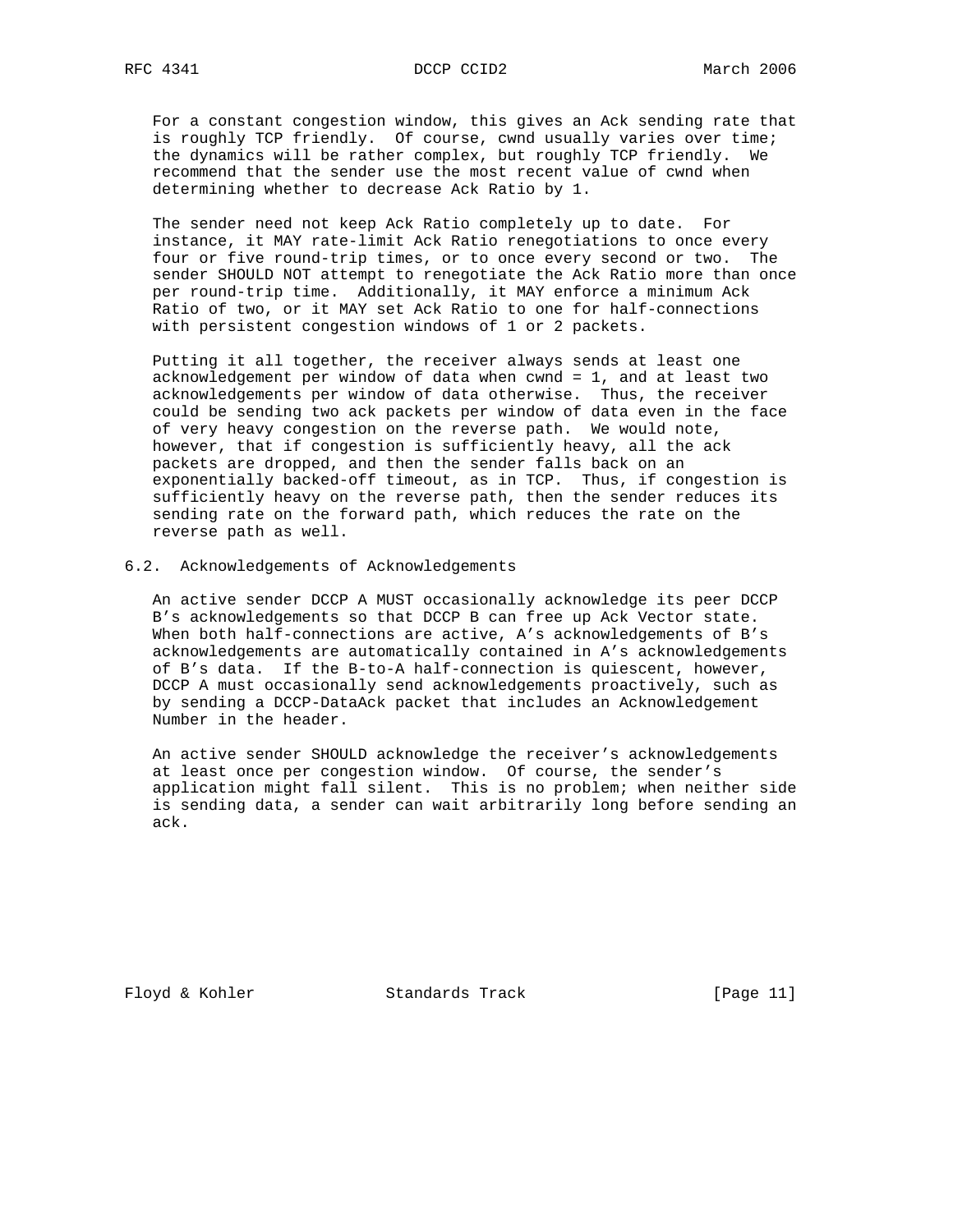# 6.2.1. Determining Quiescence

 This section describes how a CCID 2 receiver determines that the corresponding sender is not sending any data and therefore has gone quiescent. See [RFC4340], Section 11.1, for general information on quiescence.

 Let T equal the greater of 0.2 seconds and two round-trip times. (The receiver may know the round-trip time in its role as the sender for the other half-connection. If it does not, it should use a default RTT of 0.2 seconds, as described in [RFC4340], Section 3.4.) Once the sender acknowledges the receiver's Ack Vectors and the sender has not sent additional data for at least T seconds, the receiver can infer that the sender is quiescent. More precisely, the receiver infers that the sender has gone quiescent when at least T seconds have passed without receiving any data from the sender, and when the sender has acknowledged receiver Ack Vectors covering all data packets received at the receiver.

7. Explicit Congestion Notification

 CCID 2 supports Explicit Congestion Notification (ECN) [RFC3168]. The sender will use the ECN Nonce for data packets, and the receiver will echo those nonces in its Ack Vectors, as specified in [RFC4340], Section 12.2. Information about marked packets is also returned in the Ack Vector. Because the information in the Ack Vector is reliably transferred, DCCP does not need the TCP flags of ECN-Echo and Congestion Window Reduced.

 For unmarked data packets, the receiver computes the ECN Nonce Echo as in [RFC3540] and returns it as part of its Ack Vector options. The sender SHOULD check these ECN Nonce Echoes against the expected values, thus protecting against the accidental or malicious concealment of marked packets.

 Because CCID 2 acknowledgements are congestion controlled, ECN may also be used for its acknowledgements. In this case we do not make use of the ECN Nonce, because it would not be easy to provide protection against the concealment of marked ack packets by the sender, and because the sender does not have much motivation for lying about the mark rate on acknowledgements.

8. Options and Features

 DCCP's Ack Vector option, and its ECN Capable, Ack Ratio, and Send Ack Vector features, are relevant for CCID 2.

Floyd & Kohler Standards Track [Page 12]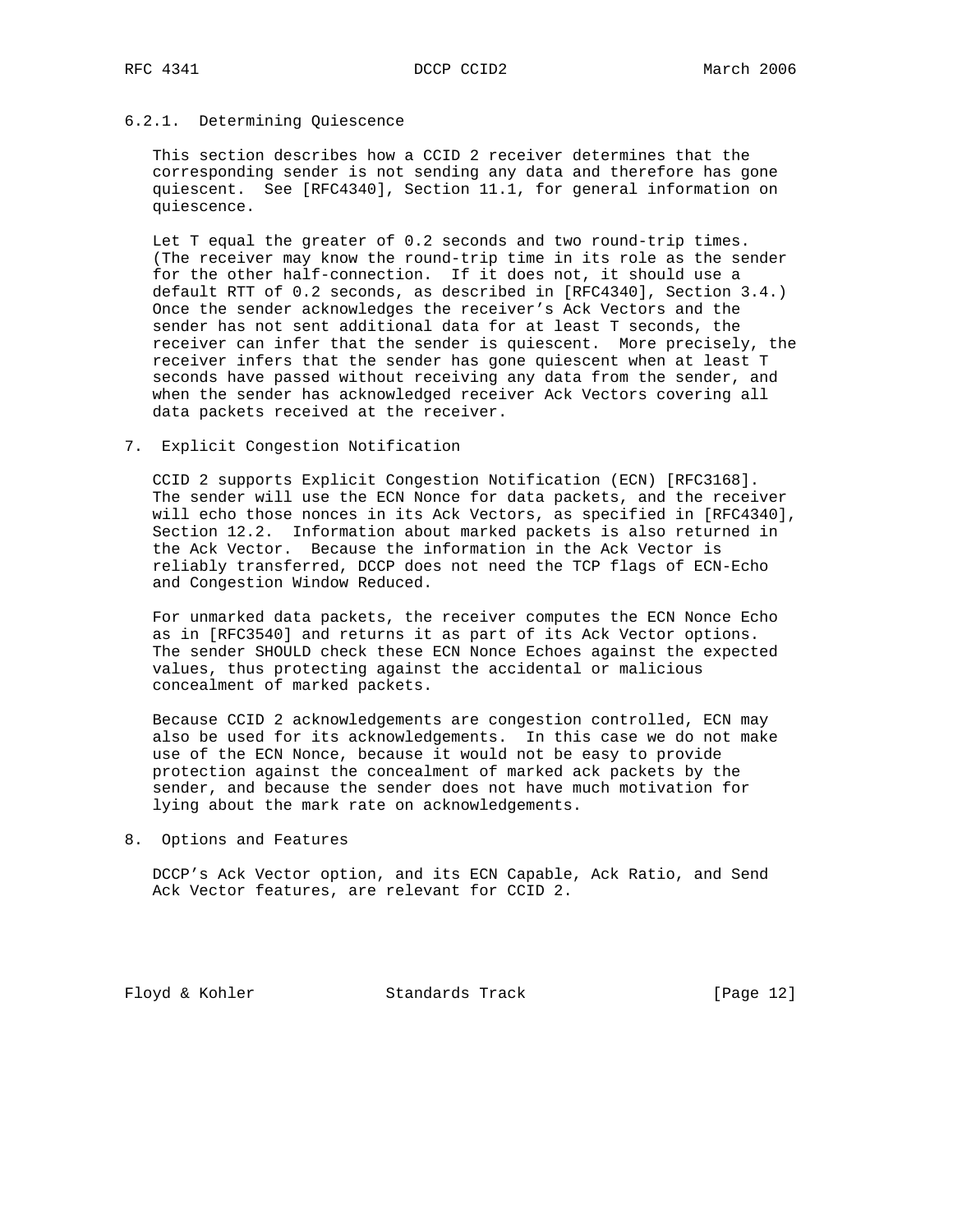# 9. Security Considerations

 Security considerations for DCCP have been discussed in [RFC4340], and security considerations for TCP have been discussed in [RFC2581].

 [RFC2581] discusses ways in which an attacker could impair the performance of a TCP connection by dropping packets, or by forging extra duplicate acknowledgements or acknowledgements for new data. We are not aware of any new security considerations created by this document in its use of TCP-like congestion control.

# 10. IANA Considerations

 This specification defines the value 2 in the DCCP CCID namespace managed by IANA. This assignment is also mentioned in [RFC4340]. CCID 2 also introduces three sets of numbers whose values should be allocated by IANA; namely, CCID 2-specific Reset Codes, option types, and feature numbers. These ranges will prevent any future CCID 2-specific allocations from polluting DCCP's corresponding global namespaces; see [RFC4340], Section 10.3. However, this document makes no particular allocations from any range, except for experimental and testing use [RFC3692]. We refer to the Standards Action policy outlined in [RFC2434].

# 10.1. Reset Codes

 Each entry in the DCCP CCID 2 Reset Code registry contains a CCID 2-specific Reset Code, which is a number in the range 128-255; a short description of the Reset Code; and a reference to the RFC defining the Reset Code. Reset Codes 184-190 and 248-254 are permanently reserved for experimental and testing use. The remaining Reset Codes -- 128-183, 191-247, and 255 -- are currently reserved and should be allocated with the Standards Action policy, which requires IESG review and approval and standards-track IETF RFC publication.

# 10.2. Option Types

 Each entry in the DCCP CCID 2 option type registry contains a CCID 2-specific option type, which is a number in the range 128-255; the name of the option; and a reference to the RFC defining the option type. Option types 184-190 and 248-254 are permanently reserved for experimental and testing use. The remaining option types -- 128-183, 191-247, and 255 -- are currently reserved and should be allocated with the Standards Action policy, which requires IESG review and approval and standards-track IETF RFC publication.

Floyd & Kohler Standards Track [Page 13]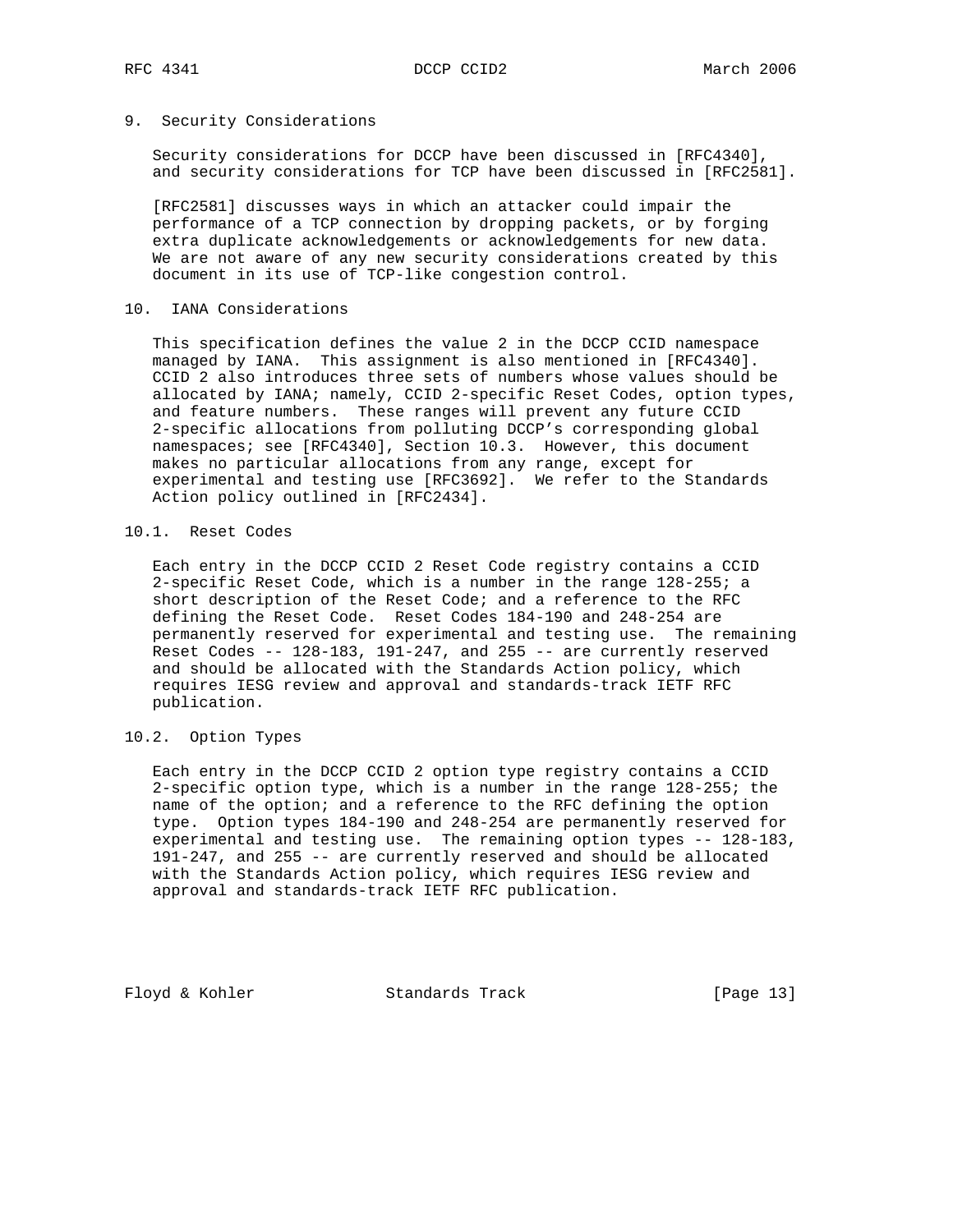# 10.3. Feature Numbers

 Each entry in the DCCP CCID 2 feature number registry contains a CCID 2-specific feature number, which is a number in the range 128-255; the name of the feature; and a reference to the RFC defining the feature number. Feature numbers 184-190 and 248-254 are permanently reserved for experimental and testing use. The remaining feature numbers  $-$  128-183, 191-247, and 255  $-$  are currently reserved and should be allocated with the Standards Action policy, which requires IESG review and approval and standards-track IETF RFC publication.

# 11. Thanks

 We thank Mark Handley and Jitendra Padhye for their help in defining CCID 2. We also thank Mark Allman, Aaron Falk, Nils-Erik Mattsson, Greg Minshall, Arun Venkataramani, Magnus Westerlund, and members of the DCCP Working Group for feedback on this document.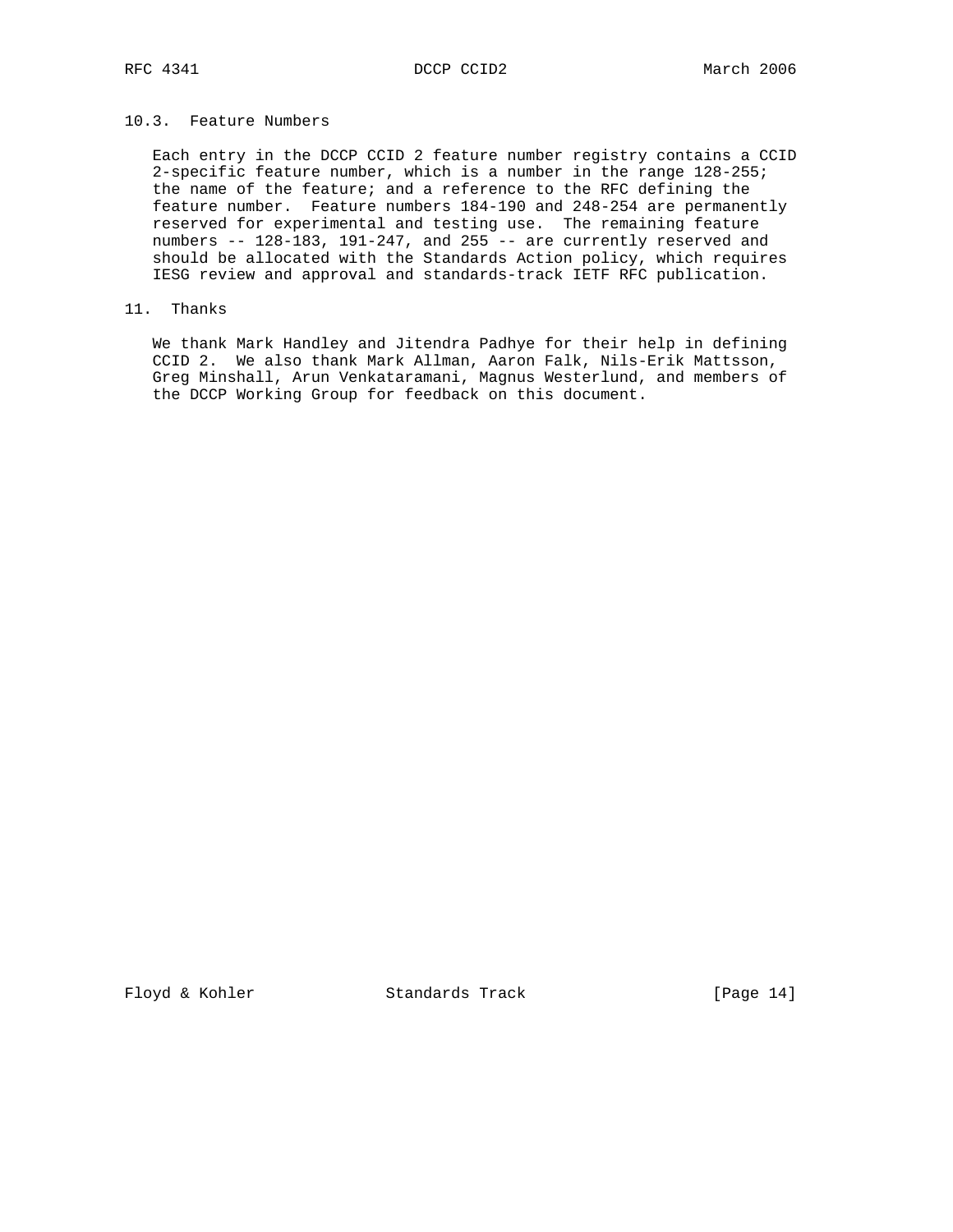A. Appendix: Derivation of Ack Ratio Decrease

 This section justifies the algorithm for increasing and decreasing the Ack Ratio given in Section 6.1.2.

 The congestion avoidance phase of TCP halves the cwnd for every window with congestion. Similarly, CCID 2 doubles Ack Ratio for every window with congestion on the return path, roughly halving the DCCP-Ack sending rate.

 The congestion avoidance phase of TCP increases cwnd by one MSS for every congestion-free window. When this congestion avoidance behavior is applied to acknowledgement traffic, this would correspond to increasing the number of DCCP-Ack packets per window by one after every congestion-free window of DCCP-Ack packets. We cannot achieve this exactly using Ack Ratio, since it is an integer. Instead, we must decrease Ack Ratio by one after K windows have been sent without a congestion event on the reverse path, where K is chosen so that the long-term number of DCCP-Ack packets per congestion window is roughly TCP friendly, following AIMD congestion control.

 In CCID 2, rough TCP-friendliness for the ack traffic can be accomplished by setting K to cwnd/ $(R^2 - R)$ , where R is the current Ack Ratio.

This result was calculated as follows:

 $R = Ack$  Ratio = # data packets / ack packets, and  $W =$  Congestion Window = # data packets / window, so  $W/R = #$  ack packets / window.

 Requirement: Increase W/R by 1 per congestion-free window. Since we can only reduce R by increments of one, we find K so that, after K congestion-free windows,  $W/R + K$  would equal  $W/(R-1)$ .

 $(W/R) + K = W/(R-1)$ , so  $K = W/(R-1) - W/R = W/(R^2 - R).$ 

B. Appendix: Cost of Loss Inference Mistakes to Ack Ratio

 As discussed in Section 6.1.1, the sender often cannot determine whether lost packets carried data. This hinders its ability to separate non-data loss events from other loss events. In the absence of better information, the sender assumes, for the purpose of Ack Ratio calculation, that all lost packets were non-data packets. This may overestimate the non-data loss event rate, which can lead to a too-high Ack Ratio, and thus to a too-slow acknowledgement rate. All acknowledgement information will still get through -- DCCP

Floyd & Kohler Standards Track [Page 15]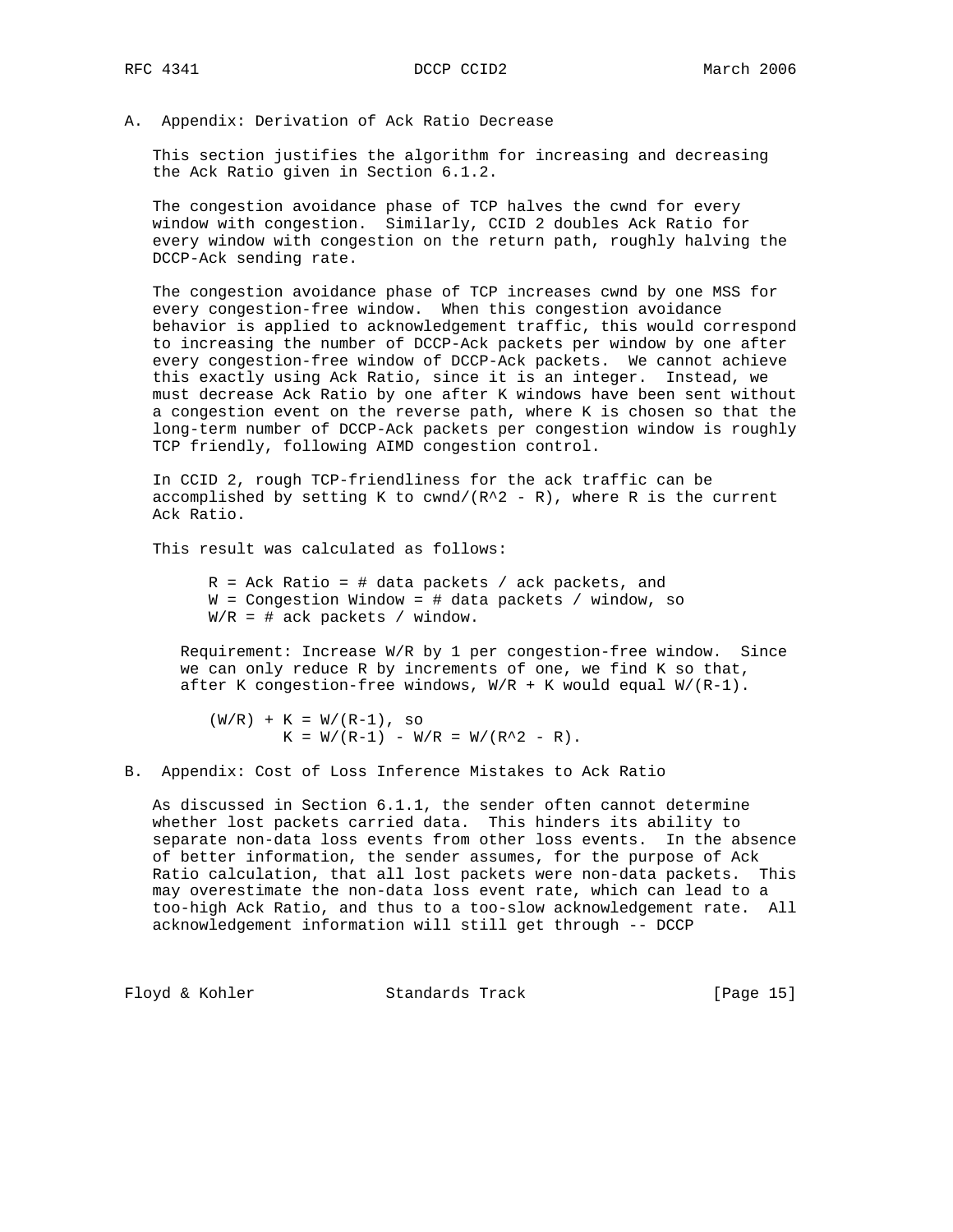acknowledgements are reliable -- but acknowledgement information will arrive in a burstier fashion. Absent some form of rate-based pacing, this could lead to increased burstiness for the sender's data traffic.

 There are several cases when the problem of an overly-high Ack Ratio, and the resulting increased burstiness of the data traffic, will not arise. In particular, call the receiver DCCP B and the sender DCCP  $A$ :

- o The problem won't arise unless DCCP B is sending a significant amount of data itself. When the B-to-A half-connection is quiescent or low rate, most packets sent by DCCP B will, in fact, be pure acknowledgements, and DCCP A's estimate of the DCCP-Ack loss rate will be reasonably accurate.
- o The problem won't arise if DCCP B habitually piggybacks acknowledgement information on its data packets. The piggybacked acknowledgements are not limited by Ack Ratio, so they can arrive frequently enough to prevent burstiness.
- o The problem won't arise if DCCP A's sending rate is low, since burstiness isn't a problem at low rates.
- o The problem won't arise if DCCP B's sending rate is high relative to DCCP A's sending rate, since the B-to-A loss rate must be low to support DCCP B's sending rate. This bounds the Ack Ratio to reasonable values even when DCCP A labels every loss as a DCCP- Ack loss.
- o The problem won't arise if DCCP B sends NDP Count options when appropriate (the Send NDP Count/B feature is true). Then the sender can use the receiver's NDP Count options to detect, in most cases, whether lost packets were data packets or DCCP-Acks.
- o Finally, the problem won't arise if DCCP A rate-paces its data packets.

 This leaves the case when DCCP B is sending roughly the same amount of data packets and non-data packets, without NDP Count options, and with all acknowledgement information in DCCP-Ack packets. We now quantify the potential cost, in terms of a too-large Ack Ratio, due to the sender's misclassifying data packet losses as DCCP-Ack losses. For simplicity, we assume an environment of large-scale statistical multiplexing where the packet drop rate is independent of the sending rate of any individual connection.

Floyd & Kohler Standards Track [Page 16]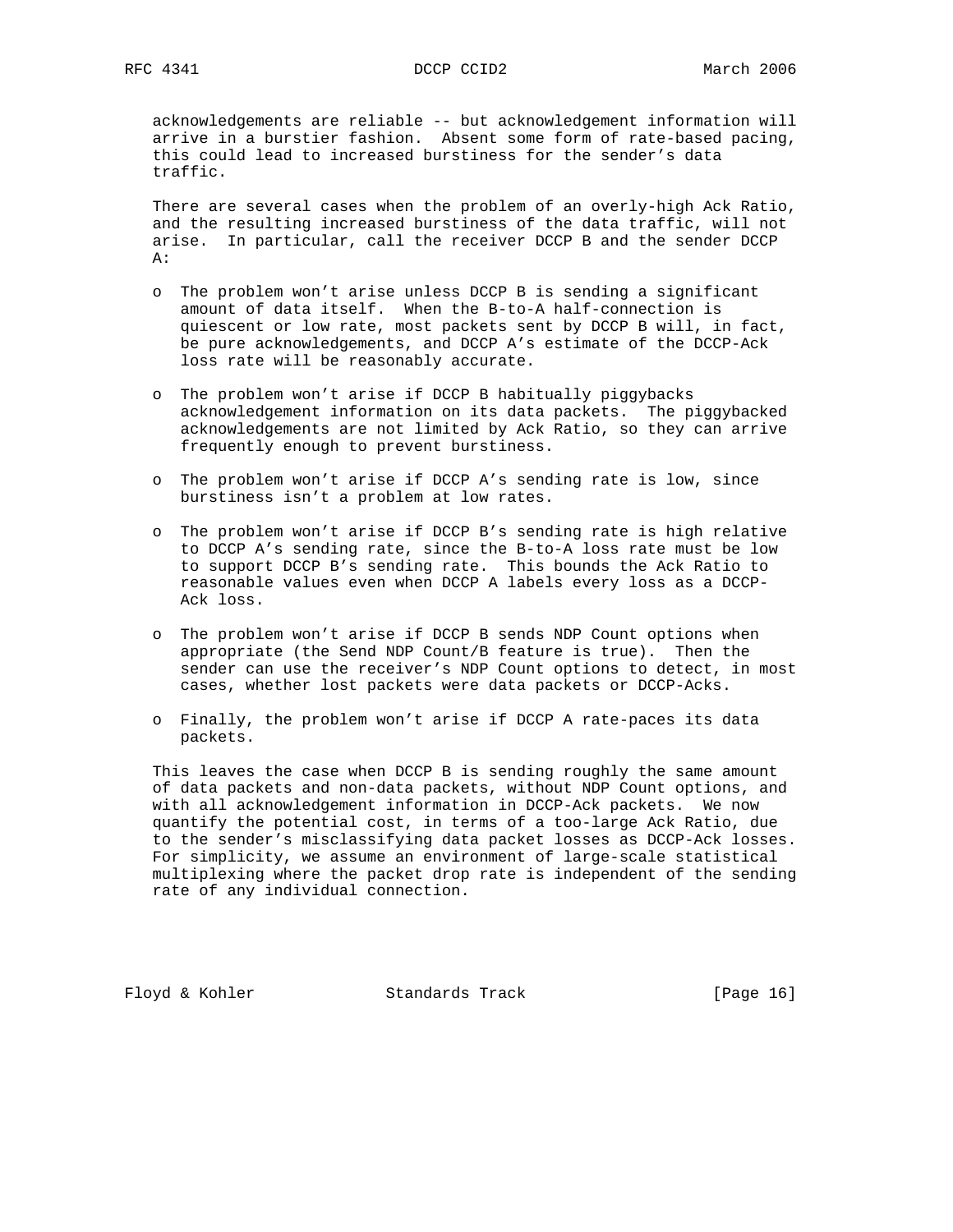RFC 4341 DCCP CCID2 March 2006

 Assume that when DCCP A correctly counts non-data losses, Ack Ratio is set so that B-to-A data and acknowledgement traffic both have a sending rate of D packets per second. Then when DCCP A incorrectly counts data losses as non-data losses, the sending rate for the B-to-A data traffic is still D pps, but the reduced sending rate for the B-to-A acknowledgement traffic is  $f * D$  pps, with  $f < 1$ . Let the packet loss rate be p. The sender incorrectly estimates the non-data loss rate as  $(pD+pfD)/fD$ , or, equivalently, as  $p(1 + 1/f)$ . Because the congestion control mechanism for acknowledgement traffic is roughly TCP friendly, and therefore the non-data sending rate and the data sending rate both grow as  $1/\sqrt{\text{s}}(x)$  for x the packet drop rate, we have

$$
fD/D = sqrt(p)/sqrt(p(1 + 1/f)),
$$

so

 $f^2 = 1/(1 + 1/f)$ .

Solving, we get  $f = 0.62$ . If the sender incorrectly counts lost data packets as non-data in this scenario, the acknowledgement rate is decreased by a factor of 0.62. This would result in a moderate increase in burstiness for the A-to-B data traffic, which could be mitigated by sending NDP Count options or piggybacked acknowledgements, or by rate-pacing out the data.

Normative References

| [RFC793]  | Postel, J., "Transmission Control Protocol", STD 7,<br>RFC 793, September 1981.                                                      |
|-----------|--------------------------------------------------------------------------------------------------------------------------------------|
| [RFC2018] | Mathis, M., Mahdavi, J., Floyd, S., and A. Romanow,<br>"TCP Selective Acknowledgement Options", RFC 2018,<br>October 1996.           |
| [RFC2119] | Bradner, S., "Key words for use in RFCs to Indicate<br>Requirement Levels", BCP 14, RFC 2119, March 1997.                            |
| [RFC2434] | Narten, T. and H. Alvestrand, "Guidelines for Writing<br>an IANA Considerations Section in RFCs", BCP 26, RFC<br>2434, October 1998. |
| [RFC2581] | Allman, M., Paxson, V., and W. Stevens, "TCP<br>Congestion Control", RFC 2581, April 1999.                                           |
| [RFC2988] | Paxson, V. and M. Allman, "Computing TCP's<br>Retransmission Timer", RFC 2988, November 2000.                                        |

Floyd & Kohler Standards Track [Page 17]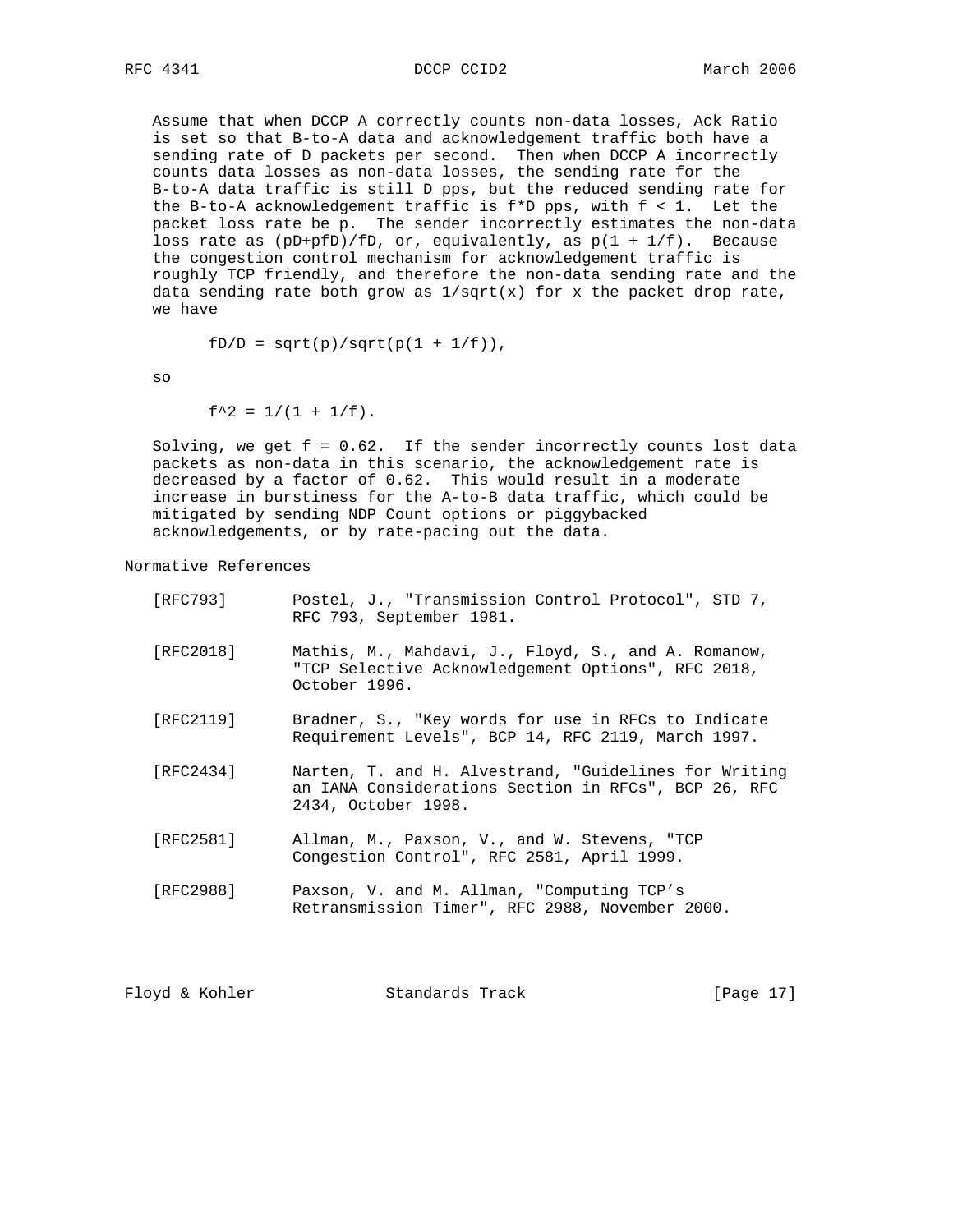- [RFC3168] Ramakrishnan, K., Floyd, S., and D. Black, "The Addition of Explicit Congestion Notification (ECN) to IP", RFC 3168, September 2001.
- [RFC3390] Allman, M., Floyd, S., and C. Partridge, "Increasing TCP's Initial Window", RFC 3390, October 2002.
	- [RFC3517] Blanton, E., Allman, M., Fall, K., and L. Wang, "A Conservative Selective Acknowledgment (SACK)-based Loss Recovery Algorithm for TCP", RFC 3517, April 2003.
	- [RFC3692] Narten, T., "Assigning Experimental and Testing Numbers Considered Useful", BCP 82, RFC 3692, January 2004.
	- [RFC4340] Kohler, E., Handley, M., and S. Floyd, "Datagram Congestion Control Protocol (DCCP)", RFC 4340, March 2006.

### Informative References

- [RFC2861] Handley, M., Padhye, J., and S. Floyd, "TCP Congestion Window Validation", RFC 2861, June 2000.
- [RFC3465] Allman, M., "TCP Congestion Control with Appropriate Byte Counting (ABC)", RFC 3465, February 2003.
- [RFC3540] Spring, N., Wetherall, D., and D. Ely, "Robust Explicit Congestion Notification (ECN) Signaling with Nonces", RFC 3540, June 2003.
- [RFC4342] Floyd, S., Kohler, E., and J. Padhye, "Profile for Datagram Congestion Control Protocol (DCCP) Congestion Control ID 3: TCP-Friendly Rate Control (TFRC)", RFC 4342, March 2006.
- [V03] Arun Venkataramani, August 2003. Citation for acknowledgement purposes only.

Floyd & Kohler Standards Track [Page 18]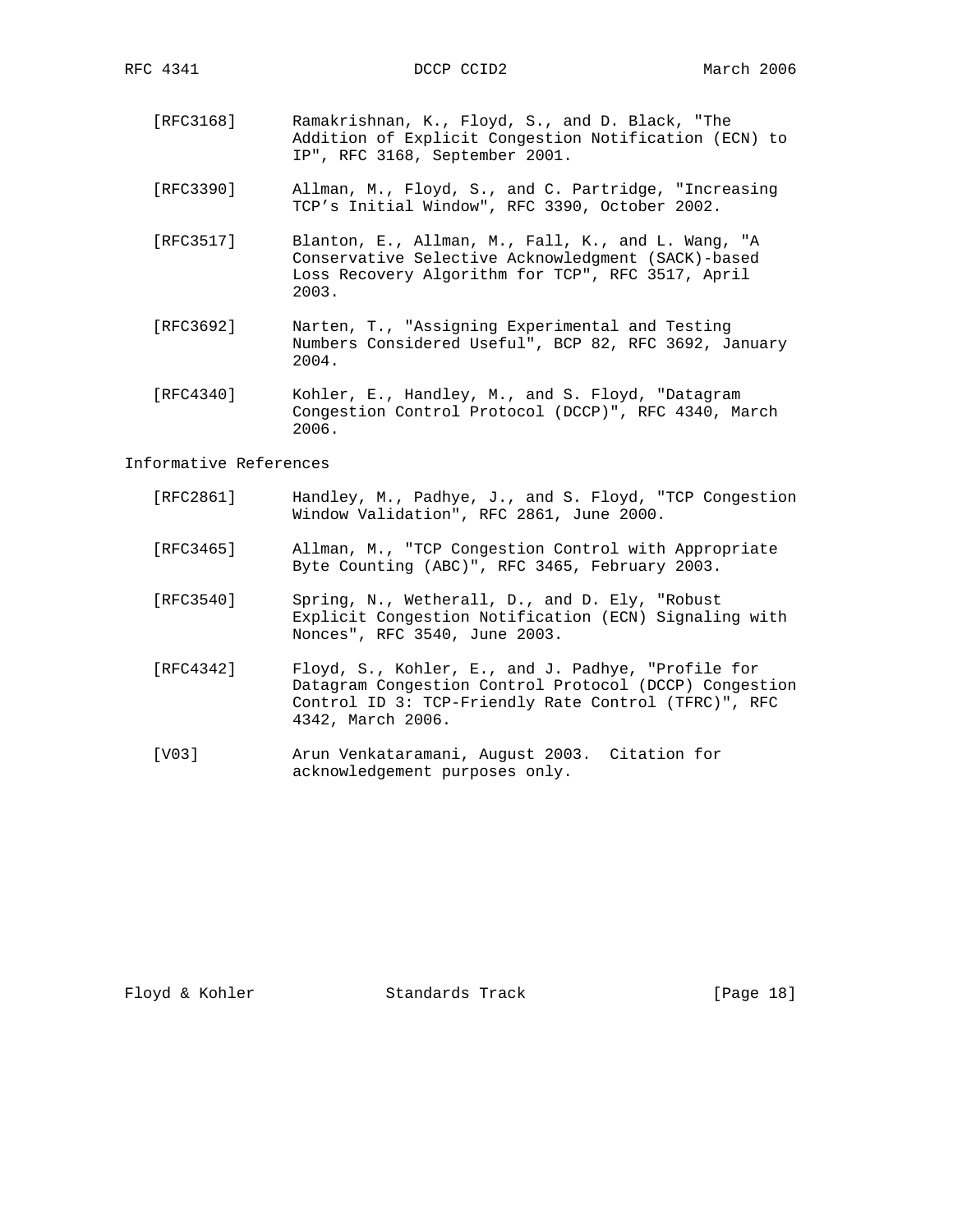Authors' Addresses

 Sally Floyd ICSI Center for Internet Research 1947 Center Street, Suite 600 Berkeley, CA 94704 USA

EMail: floyd@icir.org

 Eddie Kohler 4531C Boelter Hall UCLA Computer Science Department Los Angeles, CA 90095 USA

EMail: kohler@cs.ucla.edu